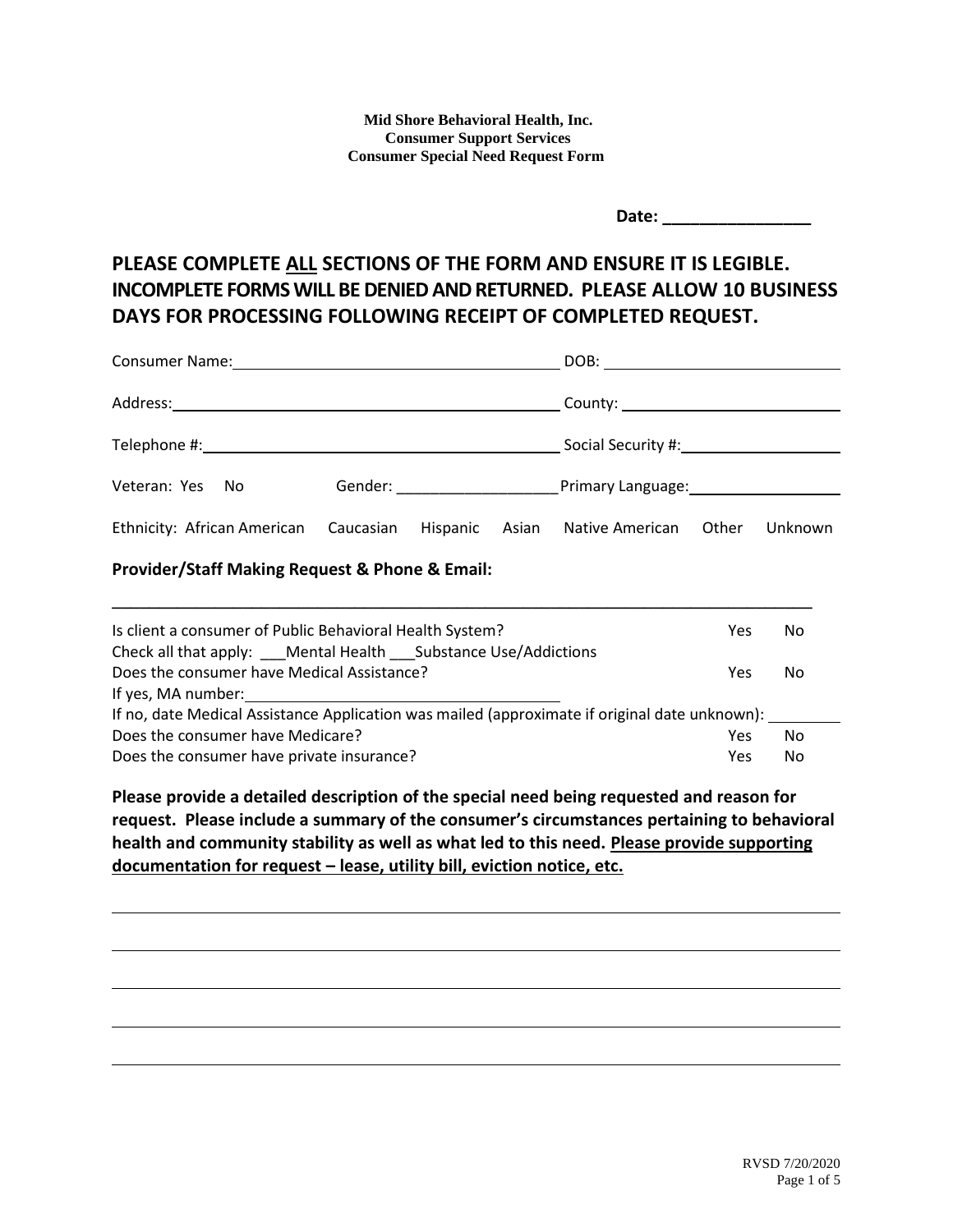#### **Mid Shore Behavioral Health, Inc. Consumer Support Services Consumer Special Need Request Form**

### **Please list all agencies, such as DSS and other charitable organizations, that have been contacted and note reason for refusal: Must have contacted a minimum of three agencies.**

| Agency Name: 1980 Manual Communication of the Communication of the Communication of the Communication of the Communication of the Communication of the Communication of the Communication of the Communication of the Communic |
|--------------------------------------------------------------------------------------------------------------------------------------------------------------------------------------------------------------------------------|
|                                                                                                                                                                                                                                |
|                                                                                                                                                                                                                                |
|                                                                                                                                                                                                                                |
|                                                                                                                                                                                                                                |
|                                                                                                                                                                                                                                |
|                                                                                                                                                                                                                                |
|                                                                                                                                                                                                                                |
|                                                                                                                                                                                                                                |
|                                                                                                                                                                                                                                |
|                                                                                                                                                                                                                                |
|                                                                                                                                                                                                                                |
|                                                                                                                                                                                                                                |

### **All special need requests must show a sustainability plan. What is the plan to prevent a reoccurrence?**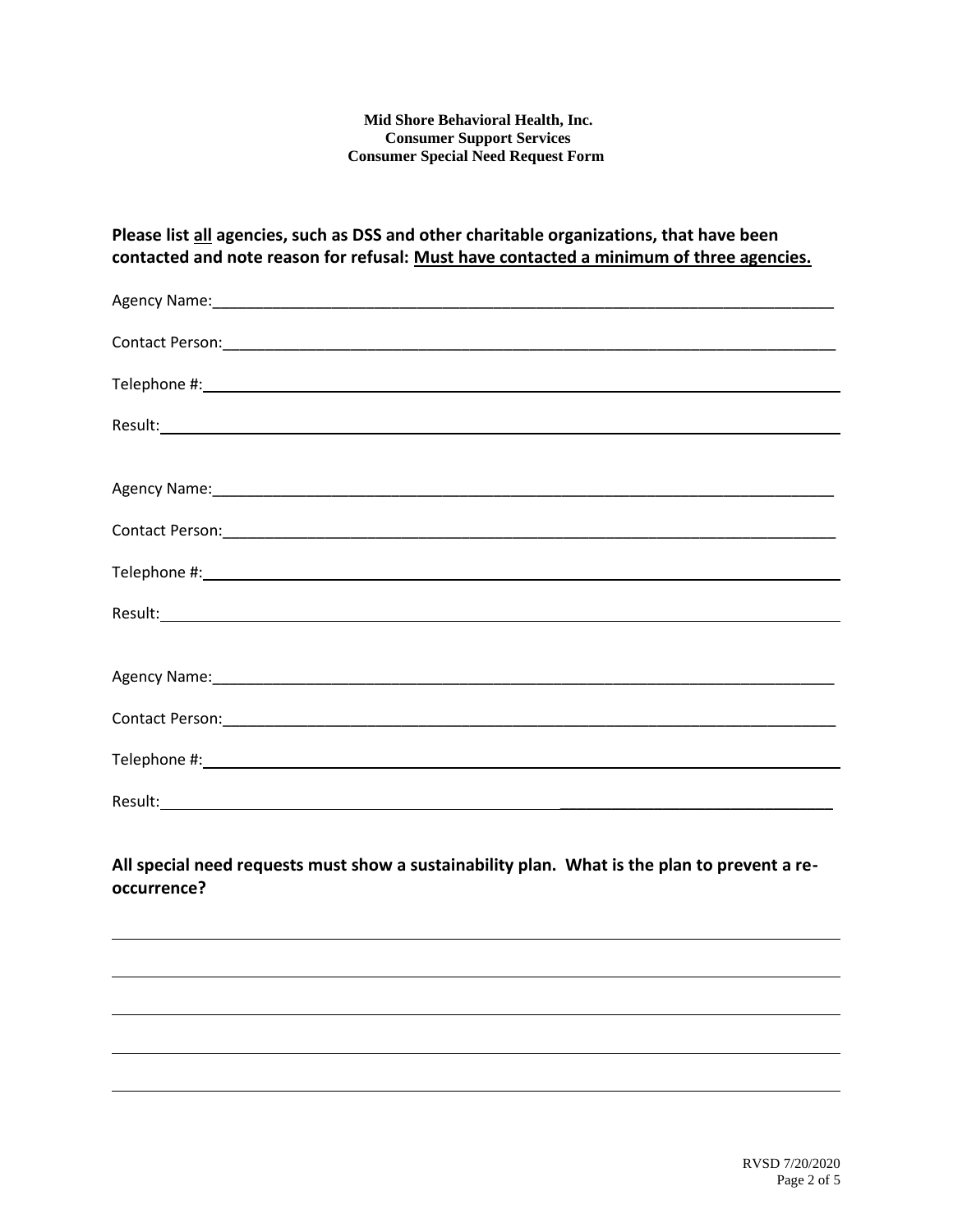#### **Mid Shore Behavioral Health, Inc. Consumer Support Services Consumer Special Need Request Form**

### **Please list all monthly income and expenses, documenting need for financial assistance: (add a page if needed). You must total the monthly income and expenses. Please be legible.**

| <b>Monthly Income</b> | <b>Amount (monthly)</b> | <b>Monthly Expenses</b>               | <b>Amount (monthly)</b> |
|-----------------------|-------------------------|---------------------------------------|-------------------------|
| sources               |                         |                                       |                         |
| Salary/Wages          |                         | Rent                                  |                         |
| SSI/SSDI              |                         | <b>Electric</b>                       |                         |
| <b>TCA</b>            |                         | Gas/oil                               |                         |
| <b>Food Stamps</b>    |                         | Phone                                 |                         |
| <b>Child support</b>  |                         | <b>Auto</b><br>related/Transportation |                         |
| <b>Other</b>          |                         | Food                                  |                         |
|                       |                         | <b>Court Judgments</b>                |                         |
|                       |                         | Personal/Household                    |                         |
|                       |                         | <b>Water/Other Utilities</b>          |                         |
|                       |                         | Other/Cable/etc                       |                         |
|                       |                         | <b>Other</b>                          |                         |
|                       |                         | <b>Other</b>                          |                         |
| <b>TOTAL:</b>         |                         | <b>TOTAL:</b>                         |                         |

\***If other financial circumstances impact this person/family's budget please attach a detailed explanation and show totals.**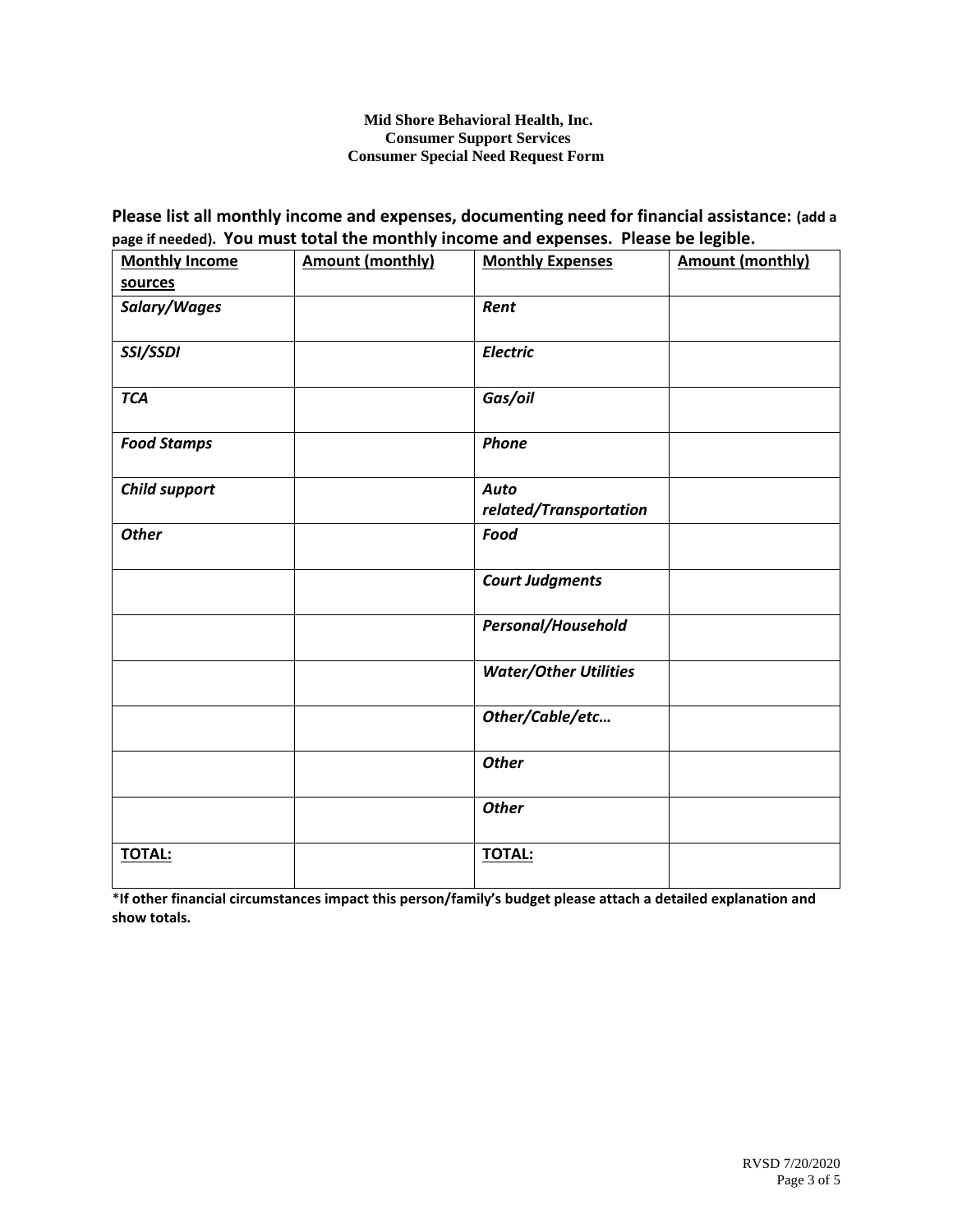#### **Mid Shore Behavioral Health, Inc. Consumer Support Services Consumer Special Need Request Form**

| Check should be made payable to: |
|----------------------------------|
|                                  |
|                                  |
|                                  |
|                                  |

## **\*\*Complete and attach a W-9 form and lease for all rental or security deposits.**

**Consumer Signature: \_\_\_\_\_\_\_\_\_\_\_\_\_\_\_\_\_\_\_\_\_\_\_\_\_\_\_\_\_\_\_\_\_\_\_\_\_\_**

Telephone/Email: (Per COVID-19 requirements and restrictions consumer agreed via telehealth) Please check box  $\square$ 

**Behavioral Health Provider Signature: \_\_\_\_\_\_\_\_\_\_\_\_\_\_\_\_\_\_\_\_\_\_\_\_\_\_\_\_\_\_\_\_\_\_\_\_\_\_**